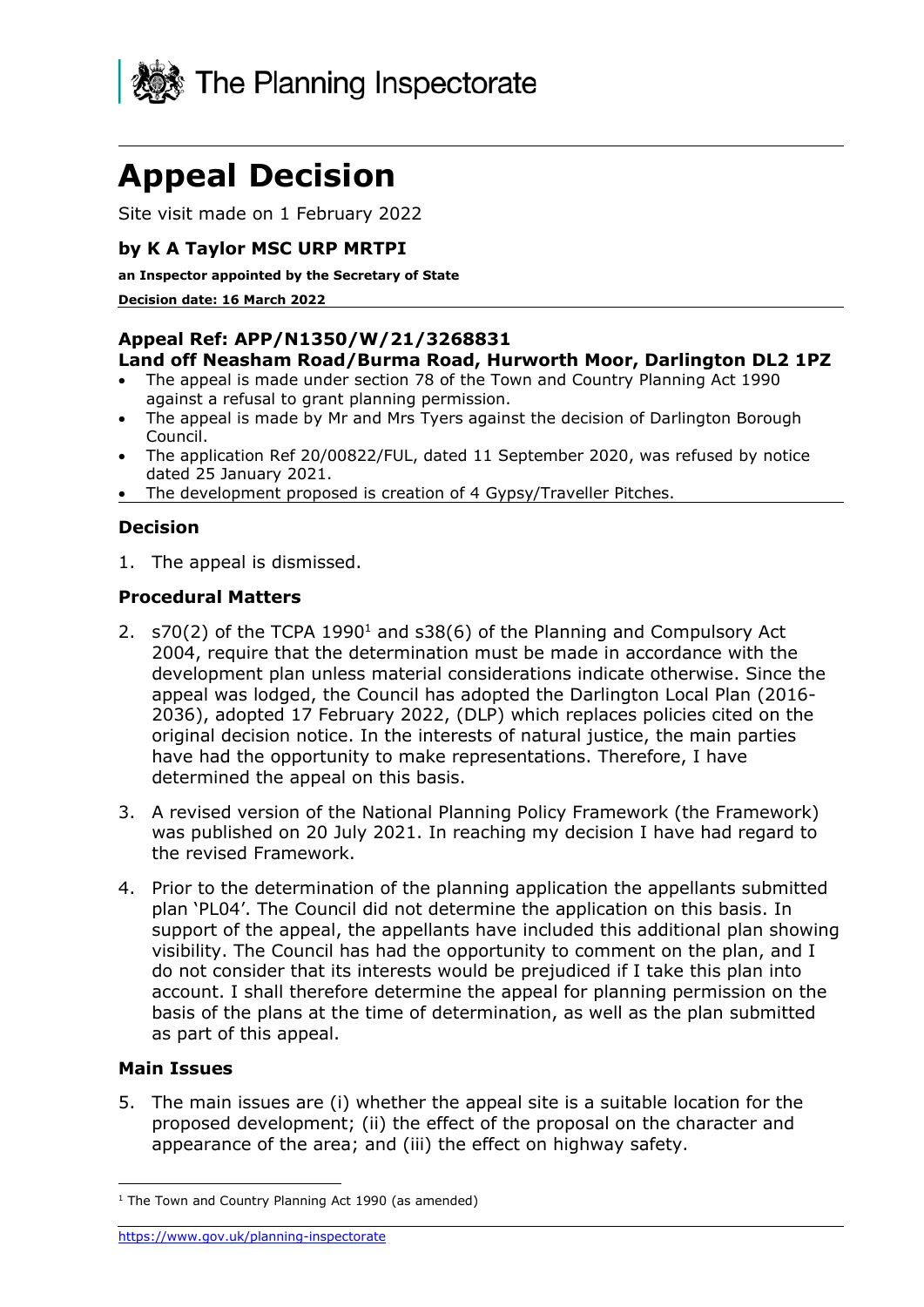#### **Reasons**

#### *Suitability of Location*

- 6. The Government's Planning Policy for Traveller Sites (PPTS) states that Local Planning Authorities should very strictly limit new traveller site development in open countryside that is away from existing settlements or outside areas in the development plan.
- 7. Policy H9 of the DLP allows new gypsy and traveller sites where the site has satisfactory access to local schools and other amenities. Policy DC1 sets out the sustainable design principles, including that good design will help to reduce carbon emissions and increase the resilience of developments to the effects of climate change. Policy IN1 focuses on delivering a sustainable transport network, encourages greater use of sustainable modes, identifying priorities and actions that all new developments will provide permeability and connectivity for pedestrians and cyclists being the first choice for short journeys.
- 8. The appeal site lies outside of any defined settlement boundary, within the open countryside and is approx. 1.25km to the south of Darlington. The nearest villages would be Hurworth or Neasham. The DLP identifies the settlement hierarchy including that Hurworth is a service village that offers a range of essential facilities and services and the rural village of Neasham, which offers limited-service provision.
- 9. There is an absence of formal footways linking the site with the wider area including along Burma Road and Neasham Road, and the highways are devoid of any street lighting. The site is near to an advisory cycle route with connectivity to a wider cycle network. There is a bus stop further along Neasham Road, which operates during the daytime and includes Saturday and Sundays, serving Hurworth. Despite this, access and navigation would be difficult by walking or cycling, given the road conditions and that this would be unrealistic throughout the year, particularly in winter months.
- 10. As such, the opportunities to use sustainable modes of transport are restricted, and I consider that most journeys to and from the appeal site would be made by private motor vehicles, whether to nearby villages of Hurworth or Neasham, or to the larger urban centres of Darlington. However, these journeys to reach facilities and services within the nearby villages would not be unduly long and Hurworth offers a range of facilities including shops and schools.
- 11. I am mindful that paragraph 105 of the Framework explains that opportunities to maximise sustainable transport solutions will vary between urban and rural areas. In any event, the provision of a settled base for 4 gypsy households would facilitate access to local facilities, services and schooling, and reduce the likely extent of long-distance travelling, in line with paragraph 13 of PPTS.
- 12. In consideration of the location, I have had regard to other developments the appellants have drawn my attention to, in respect of location accessibility. Whilst I do not have full details of these cases, they do appear to be similar in distance to the accessibility of local services and facilities. However, in any case I must consider the appeal on its own merits.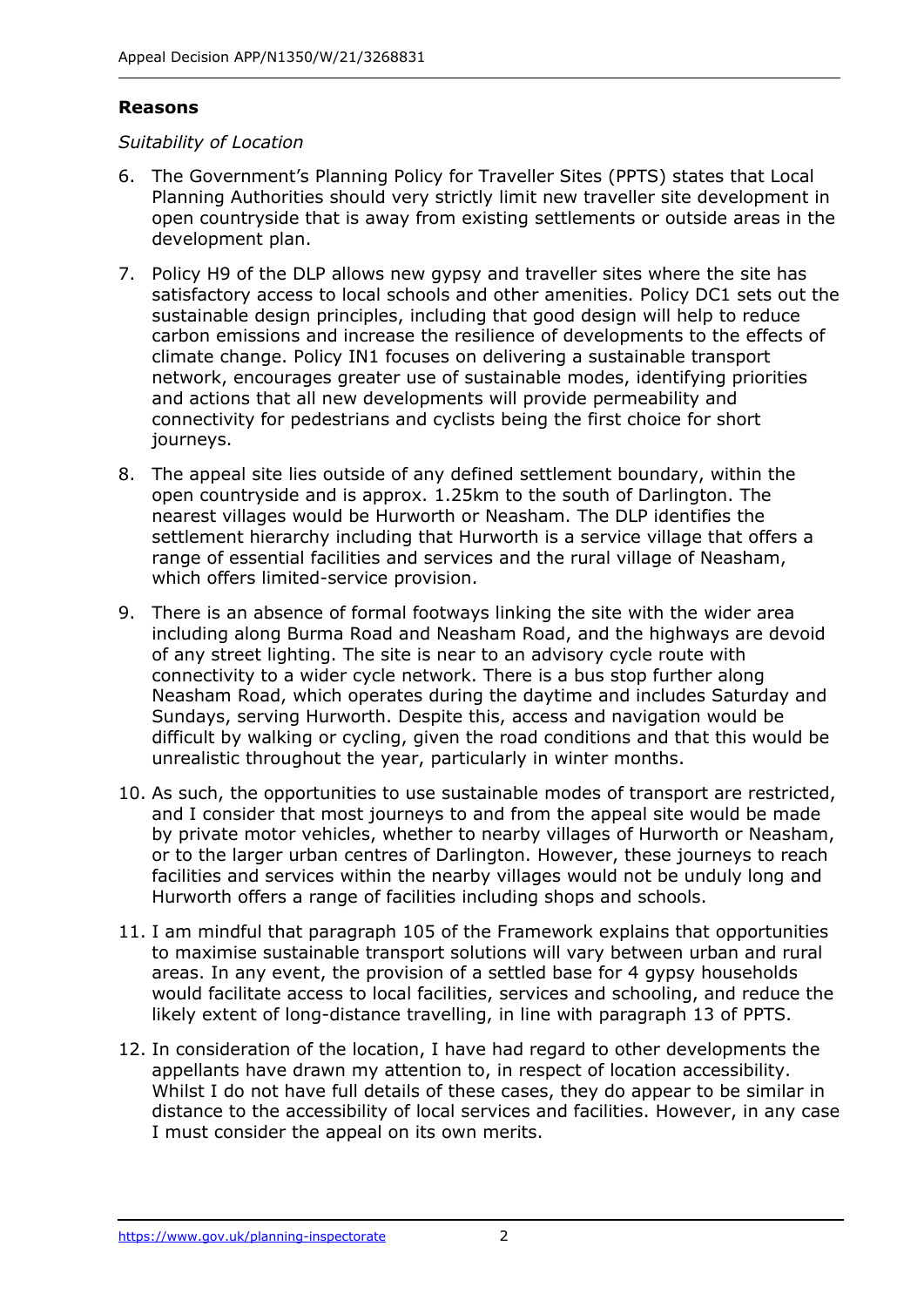13. The appeal site is not in a location away from settlements where traveller sites should be very strictly limited in accordance with PPTS, and it would enable reasonable and satisfactory access to local schools and other amenities. Necessary utilities are capable of provision within the appeal site. On this basis, I conclude that the appeal site is a suitable location for gypsy and traveller accommodation and would accord with DLP policies H9, DC1 and IN4, in locational terms.

## *Character & Appearance*

- 14. DLP Policy DC1, requires proposals to reflect the local environment and create an individual sense of place with distinctive character, and is supported by Policy ENV3. The policy seeks to protect the character and local distinctiveness of villages and rural areas, and states that development should positively respond to the landscape setting and protect and enhance the natural quality of the rural landscape.
- 15. DLP Policy H9 allows new sites to be provided for gypsy and traveller sites where, amongst other things, the site is clearly demarcated with pitch boundaries using appropriate boundary treatment and landscaping sympathetic to, and in keeping with the surrounding area.
- 16. The appeal site is set back from Neasham Road with access from Burma Road. The site is generally flat and identified as a grazing field. It would neighbour an existing approved gypsy and traveller site to the south. Nevertheless, it adjoins extensive areas of open fields and the wider countryside to the west, and the site relates closely to it.
- 17. In contrast, the proposal would introduce residential use with a new private access road and provision of four plots each with a static unit, tourer caravan space and associated vehicles. Each of the plots would have its own supporting utility / amenity building constructed of brick. The site is constrained by existing overhead power lines to the western part with an area identified as a no build zone. This results in the plots being sited further into the field and resulting in an excessively long private access road.
- 18. Although the site would be screened to the north and west due to the extensive tree / hedge coverage, the site would still be viewed from the east across the landscape and the layout would erode this open part of the countryside between Darlington and the outlying villages. The existing mounds would do little to protect this, or the proposed layout of plots, given the flat nature of the area and the structures and vehicles associated would also be a notable intrusion.
- 19. In addition, when viewed in combination with the existing sites it would result in further intrusion, creating an undue negative cumulative impact on this part of the rural landscape. The appellants have referred to the existence of the nearby site and legacy of a municipal tip, but this does not sufficiently justify a visually harmful development, such as this. Moreover, the site would still be directly visible from public views at the access point along Burma Road, and I have no substantive evidence that additional landscaping or boundary treatment would adequately mitigate the proposal in this regard, or that suitably worded conditions could address the harm.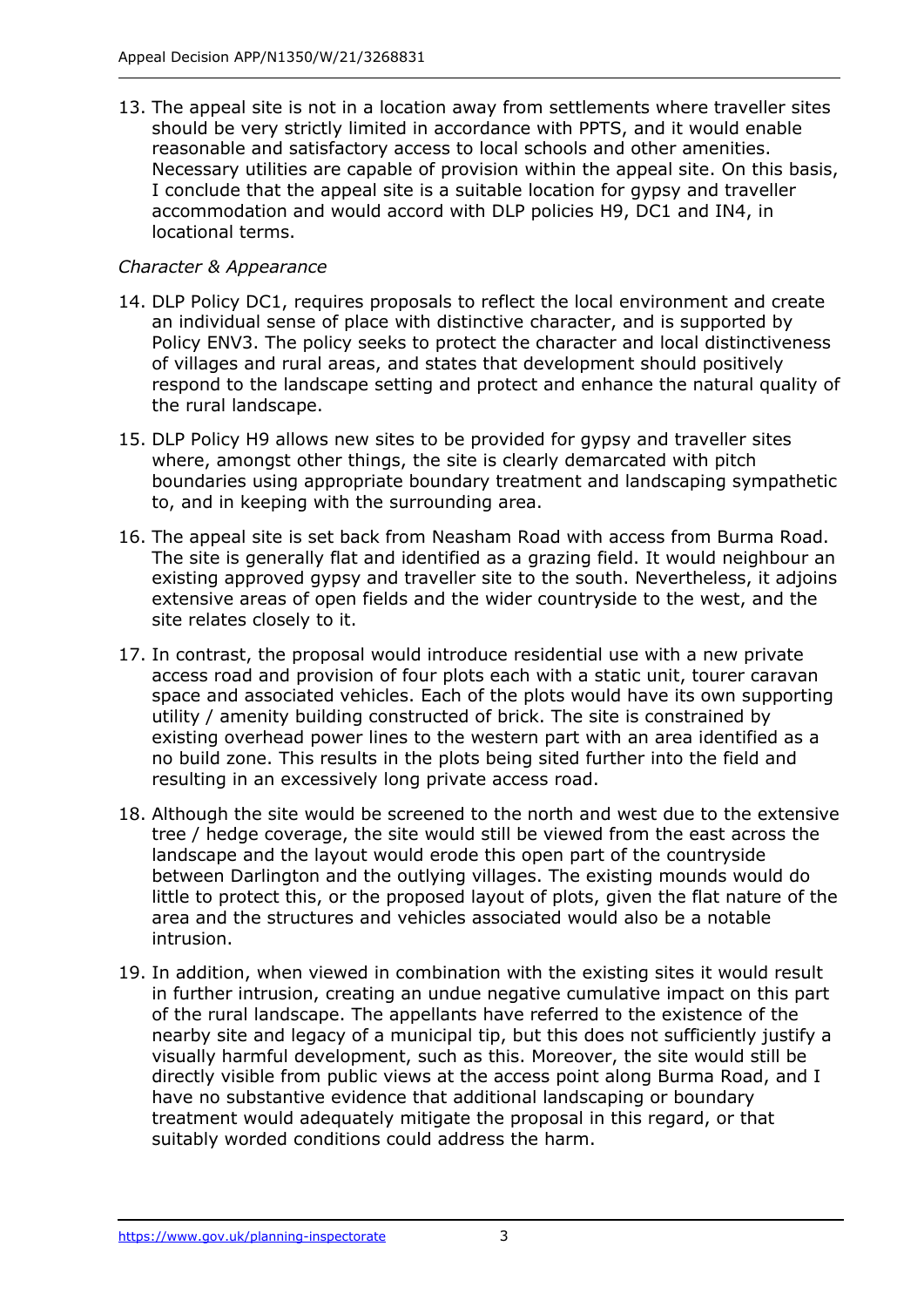- 20. My attention has been drawn to an appeal decision<sup>2</sup>, to the south of the appeal site. However, this related to a disputed condition, and the site was already established with landscaping. The scheme also pre-dated the Framework and PPTS. Accordingly, the circumstances are not directly comparable with those which apply in this appeal. I have, in any case, reached my own conclusions on the appeal proposal on the basis of the evidence before me.
- 21. For the reasons given above, I conclude that the proposal would cause adverse harm to the character and appearance of the area. This would be in conflict with Policies DC1, ENV3 and H9 of the DLP, as I have already set out. It would also be at odds with the principles of the Framework to recognise the intrinsic character and beauty of the countryside.

### Highway Safety

- 22. Policy DC1 of the DLP requires all development proposals to provide suitable and safe vehicular access and suitable servicing and parking arrangements in accordance with Policy IN4. Policy H9 allows new gypsy and traveller accommodation where there is safe access for pedestrians, cyclists and vehicles, including for turning and parking, vehicles towing caravans, emergency services and servicing requirements, including waste collection.
- 23. The Framework at paragraph 110, requires that in assessing sites for specific applications for development, it should be ensured that b) safe and suitable access to the site can be achieved for all users; c) the design of streets, parking areas, other transport elements and the content of associated standards reflects current national guidance, including the National Design Guide and the National Model Design Code; and d) any significant impacts from development on the transport network (in terms of capacity and congestion), or on highway safety, can be cost effectively mitigated to an acceptable degree.
- 24. There is an historic agricultural access that serves the appeal site and would appear to have been underutilised for some time. This would need to be extensively modified due to the intensification of use from the proposal. As I observed at the time of the site visit the access point is heavily overgrown with excessive vegetation. This significantly reduces visibility at the site on either side of the carriageway. Burma Road is narrow in width with minimal space along the carriageway to enable vehicles to pass each other safely. It is restricted due to the road alignment to circa 80m northwards measured from a point 2.4m back from the edge of the carriageway, and further restricted southwards with circa 35m of visibility available.
- 25. The Council set out that the minimum visibility required would be 2.4m x 215m in both directions based on the national speed limit of 60mph. The Council's position is that safe visibility splays could not be achieved unless it can be demonstrated otherwise with a sound evidence base. To enable two-way passage of vehicles, localised widening of Burma Road would need to be provided inline with Manual for Streets, which advises a width of 4.1m.
- 26. The width of the access itself, would need to be modified to provide sufficient geometry to enable the delivery of mobile homes, as well as space for a touring caravan and towing vehicles to use the entrance. The width would also need to

<sup>2</sup> APP/N1350/A/11/2153205/NWF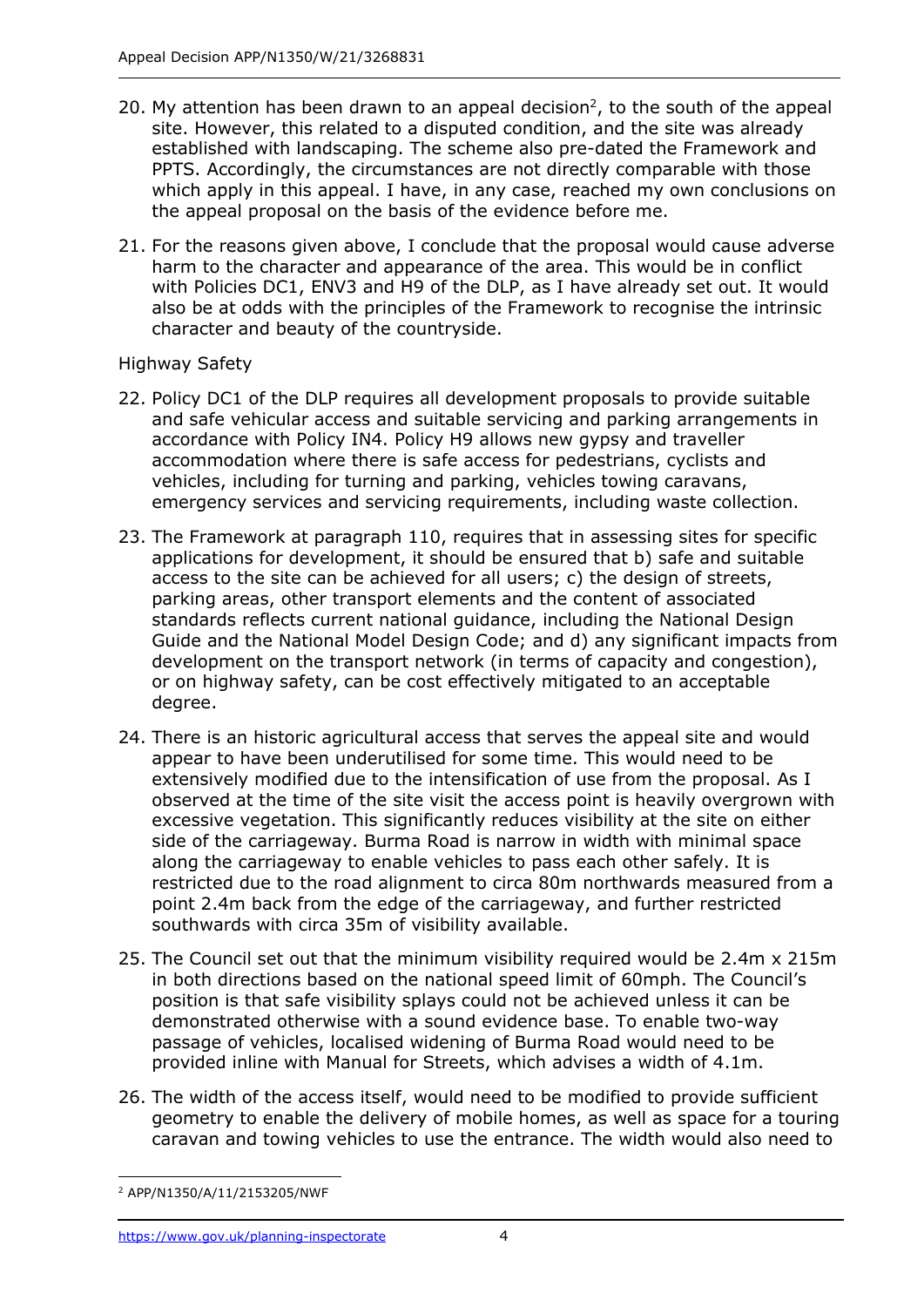be modified for the provision of fire appliance and waste refuse collection vehicles to access the site.

- 27. The appellants have submitted a speed survey in support of the proposal. Whilst there is no dispute regarding the speed survey methodology undertaken or that speeds would be lower at times than the national limit, the submitted visibility splay plan 'PL04' lacks in detail and does not address highway safety concerns for all road users. I am not satisfied this plan accurately reflects the alignments of the carriageway in both directions due to the road conditions, particularly to the north, nor is it reflective of obstructions including the concrete posts which appear to be on third party land running along the side of the edge of the carriageway. I would also disagree that it is properly kerbed on both sides, there are limited households on Burma Road or that lack of thirdparty maintenance justifies the acceptability of PL04.
- 28. Even if, I were to agree with the appellants that 60m splays in either direction would be acceptable on this road. I have no evidence in regard to the modification of the site access width to accommodate vehicles entering and leaving the site, no swept analysis undertaken or indeed how the appellants intend to demonstrate that two-way traffic is possible for safe access and egress for occupants of the site and for other road users along Burma Road.
- 29. In addition, it is unclear how the appellants would be able to modify the site access or maintain any visibility splay with the hindering vegetation, fencing and concrete posts, given that the land fronting the access does not appear to be within their control. The site edge red does not include the access itself, nor does the blue line represent that the appellants own the access entrance as shown on the submitted plans.
- 30. Furthermore, I have no substantive evidence that the Council has not responded on highway matters, and it is clear from the emails that consideration was given to the appellant's highway comments. Thus, I would concur with the Council that at the time of determination there was not a sound evidence base to outweigh the highway safety concerns that the proposal would have on occupants of the site and other road users. Or indeed, that suitably worded conditions could satisfactorily address or mitigate this.
- 31. Therefore, and based on the available evidence, I conclude that the proposal would cause significant harm to highway safety. Consequently, it would be in conflict with Policies DC1, H9 and IN4 of the DLP, which taken together these policies seek developments that provide suitable provision and safe access for all road users, including pedestrians, cyclists and all vehicles.
- 32. Moreover, the proposal would be contrary to paragraph 111 of the Framework, which requires development to be prevented or refused on highway grounds if there would be an unacceptable impact on highway safety.

### *Other considerations*

33. The DLP makes provision for travelling groups at the existing larger council owned sites together with other smaller sites in the borough to accommodate gypsy and travelling groups. The Gypsy and Traveller Accommodation Needs Assessment (2017) and addendum (2020), (GTAA) was carried out and identified in total 162 pitches. The GTAA concluded that the Borough was well catered for with an annual need of 1 pitch per annum between 2017-2022.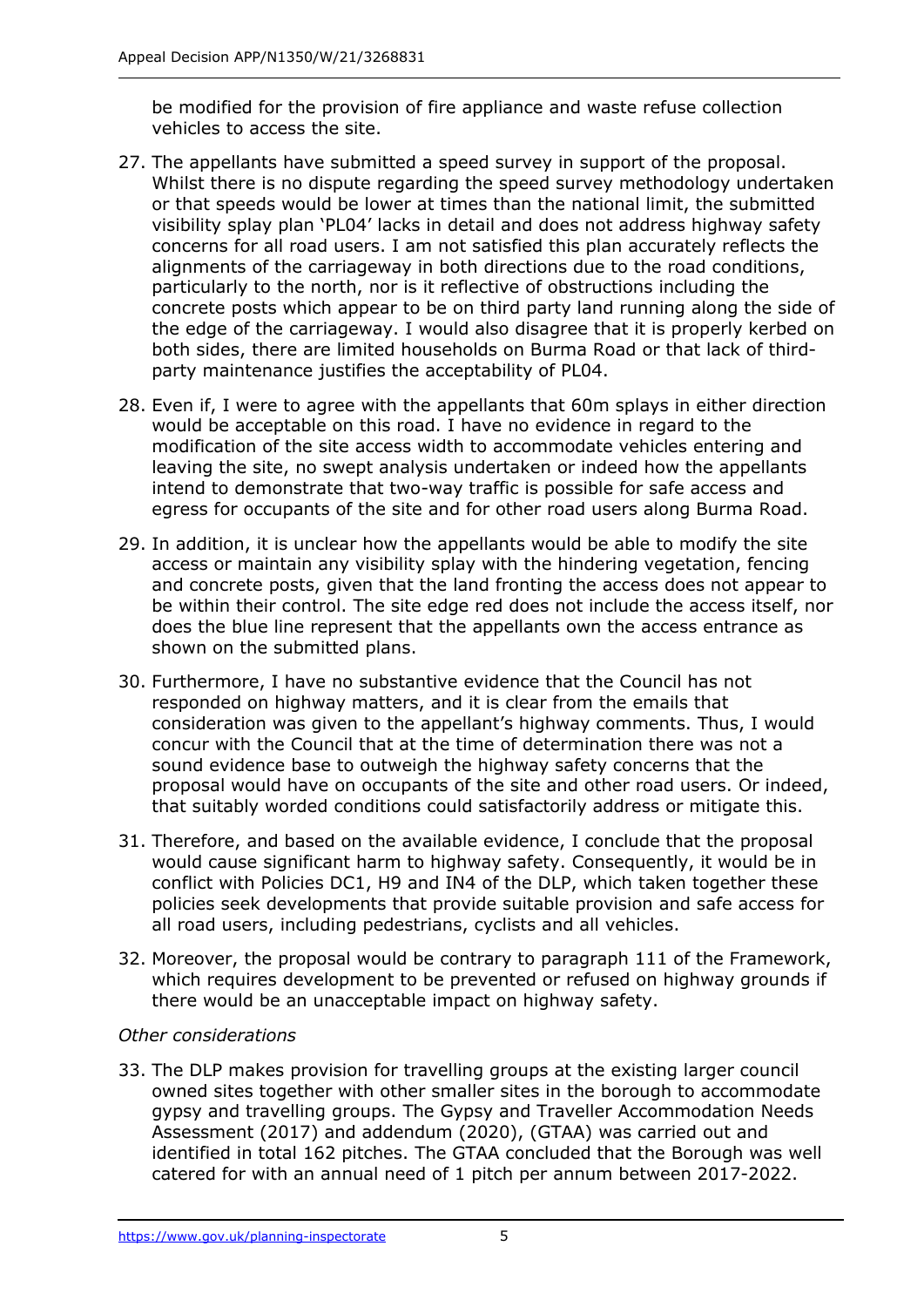Further need for pitches between 2022-2037 has a calculated projection of 46 pitches, with an annual need of 3 pitches.

- 34. The DLP sets out there are three existing larger council owned sites at Honeypot Lane and Rowan East & West, which are safeguarded to provide for accommodation needs. In addition, there are a significant number of unimplemented planning permissions on private land within the Borough.
- 35. The Council have set out they have a 5-year rolling supply, including the supply of 25 pitches from the Rowan East extension, and recent developments. There are still transit pitch availability on Honeypot Lane, with the caravan count due to take place again within the year. The appellants disagree with the Council's assessment, and contend that it has a shortfall. However, I have limited evidence to suggest that the Rowan East extension would not be forthcoming following Homes England funding and its allocation in the recently adopted DLP, or that Honeypot Lane could not be a realistic alternative, including suitability needs or acceptability. I have also had regard to a recent appeal<sup>3</sup> that the Council has drawn my attention to, which relates to an additional pitch on the adjacent site.
- 36. From the evidence before me, at present, the 5-year requirement is 13, which can be met at the current time through opportunities to use vacant and allocated pitches on existing sites. The proposed extension would contribute to the ongoing 5-year supply.
- 37. The appellants confirm they come from a long line of gypsies who continue to live a gypsy lifestyle through choice. The appellants are existing residents on an established gypsy site in a neighbouring borough and the proposal would allow their children, now of adult age to live in the area amongst established families and relatives. I acknowledge the letters of support which the appellants have provided, and that the Council does not dispute the appellants' PPTS status.
- 38. However, it is unclear whether all plots would be occupied by the appellants adult children. I also have no substantive evidence of alternative sites that may have been sought nearby or in the neighbouring boroughs.
- 39. The proposed development would not cause any harm in respect of the living conditions of neighbouring residents, contamination and biodiversity. I have no evidence that the proposal would give rise to an increase in fear or rise to antisocial behaviour or crime in the area nor lead to increases in flooding, as the site lies within Flood Zone 1. Suitably worded conditions could address drainage within the site. However, these considerations do not outweigh the harm I have already identified.

# **Planning Balance**

40. The proposal would cause harm to the character and appearance of the area, and I afford this moderate weight. I attach substantial weight to the harm to highway safety and that the safe and efficient operation of the highway network in the vicinity of the appeal site would be compromised to a significant degree. The proposal would be contrary to the development plan in these respects.

<sup>3</sup> APP/N1350/C/21/3266271